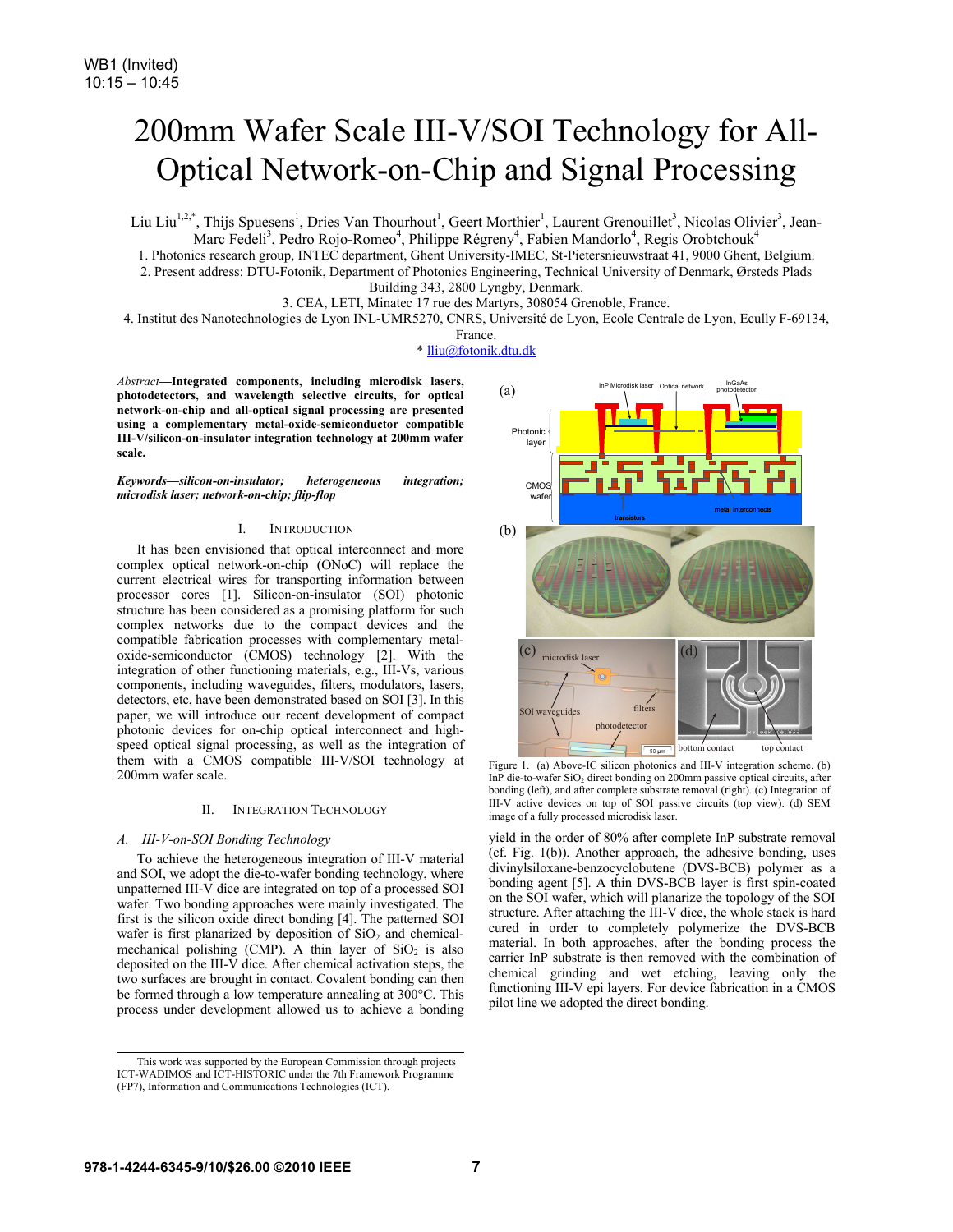

Figure 2. (a) LIV curve of a  $40\mu$ m diameter microdisk laser. Inset shows the laser spectrum at 23.4mA bias. (b) Wavelength response of an evanescently coupled waveguide detector with an  $80\mu$ m long absorption section.

## *B. III-V Epi Layer Design and CMOS Compatible Process at 200mm Wafer Scale*

A specific process adapting and modifying the standard III-V materials process steps to comply with a CMOS environment is presented, using the so-called above-IC approach schematically represented in Fig. 1(a). Here the devices are fabricated at the back-end of line (BEOL) levels keeping a temperature budget limited to  $350^{\circ}$ C –  $400^{\circ}$ C. An original III-V epi layer design which contains both the laser and the photodetector heterostructures in the same epitaxy was implemented to fabricate the photonic chips (cf. Fig. 1(a)). Compared to already demonstrated point-to-point links where some dice are dedicated to laser structures and some others to photodetectors structures [6], this allows for a much simpler integration scheme as well as much lower footprints optical links. This epitaxial layer was bonded on top of the SOI wafer as shown in Fig. 1(b). The total epitaxy thickness is only  $1\mu$ m which enables the use of 248nm deep ultraviolet (DUV) lithography without focalization issues. The subsequent III-V processing, including wet and dry etching, oxide isolation layer deposition, metallization, etc, are optimized at 200mm wafer scale. Figure 1(c) shows an optical microscope image of both III-V microdisk and photodetector on top of waveguides  $(SiO<sub>2</sub>)$ bonding layer thickness: 130nm) after the III-V etching. For the CMOS compatible contacts, the standard gold-based metallization and the usual lift-off technique to define the contact area were discarded. Instead, a Ti/TiN/AlCu metal stack is full-sheet deposited. After a lithography step, the metal stack is dry-etched with a chlorine-based chemistry down to the oxide isolation layer which also acts as an etching stop layer. No annealing is performed on the wafers. This metallization scheme allows obtaining ohmic contacts on both n-InP and p-InGaAs, with a specific contact resistance of

Figure 3. Experimentally measured channel wavelengths for two 8-channel demultiplexers with 29nm and 22nm FSR, respectively. The inset shows a microscope image of the fabricated heater with underlying ring resonator.

 $1\times10^{-4}\Omega \text{ cm}^2$  for  $5\times10^{18}\text{ cm}^3$  n-InP and  $6\times10^{-5}\Omega \text{ cm}^2$  for  $3 \times 10^{19}$ cm<sup>-3</sup> p-InGaAs [7]. Figure 1(d) shows a scanning electron microscope (SEM) image of a fully processed microdisk laser.

## III. OPTICAL NETWORK-ON-CHIP

Microdisk lasers with diameters of 20um and 40um were fabricated and characterized. The output power was collected at one end of the SOI waveguide by using a fiber grating coupler. Continuous-wave lasing at room temperature was observed. The light-current-voltage  $(LIV)$  curve of a 40 $\mu$ m diameter microdisk laser is shown in Fig. 2(a). The VI curve is similar to devices fabricated earlier where gold contacts were used [3]. It can be seen that these devices have a threshold current of 6mA, corresponding to a threshold current density of  $0.48$ kA/cm<sup>2</sup>. A maximum output power of  $150\mu$ W in the SOI waveguide was measured. The optical spectrum of such a microdisk laser at 23.4mA bias is displayed in the inset of Fig. 2(a). The free spectral range (FSR) of the azimuthal fundamental modes is  $\sim$ 5.7nm and the side mode suppression ratio is higher than  $27dB$  at this current. We found that the  $20\mu$ m diameter disks have threshold currents of  $\sim$ 3mA and output powers up to  $68\mu W$ .

Evanescently coupled waveguide detectors with various lengths were fabricated, and the SOI waveguides under the detectors were tapered to different widths to examine the coupling efficiency. Responsivity varies from 0.7A/W for detectors with  $20\mu m$  long absorption sections to  $0.9A/W$  for  $100\mu m$  long absorption sections on top of 500nm wide waveguides. The wavelength response is shown in Fig. 2(b) for a detector with an  $80\mu m$  long absorption section. The Gaussian shaped spectrum is caused by the fiber grating couplers. Series resistances between 500 and 1000  $\Omega$  were measured. The capacitance is calculated to be in the order of 20 to 180 fF. Therefore, we expect a 3dB bandwidth up to 14GHz.

Wavelength division multiplexing is necessary for improving the capacity of one connection. In ONoCs wavelengths can also be used as a routing mechanism between difference processor cores. A ring based (de)multiplexer is an ideal structure in this case concerning the footprint. Figure 3